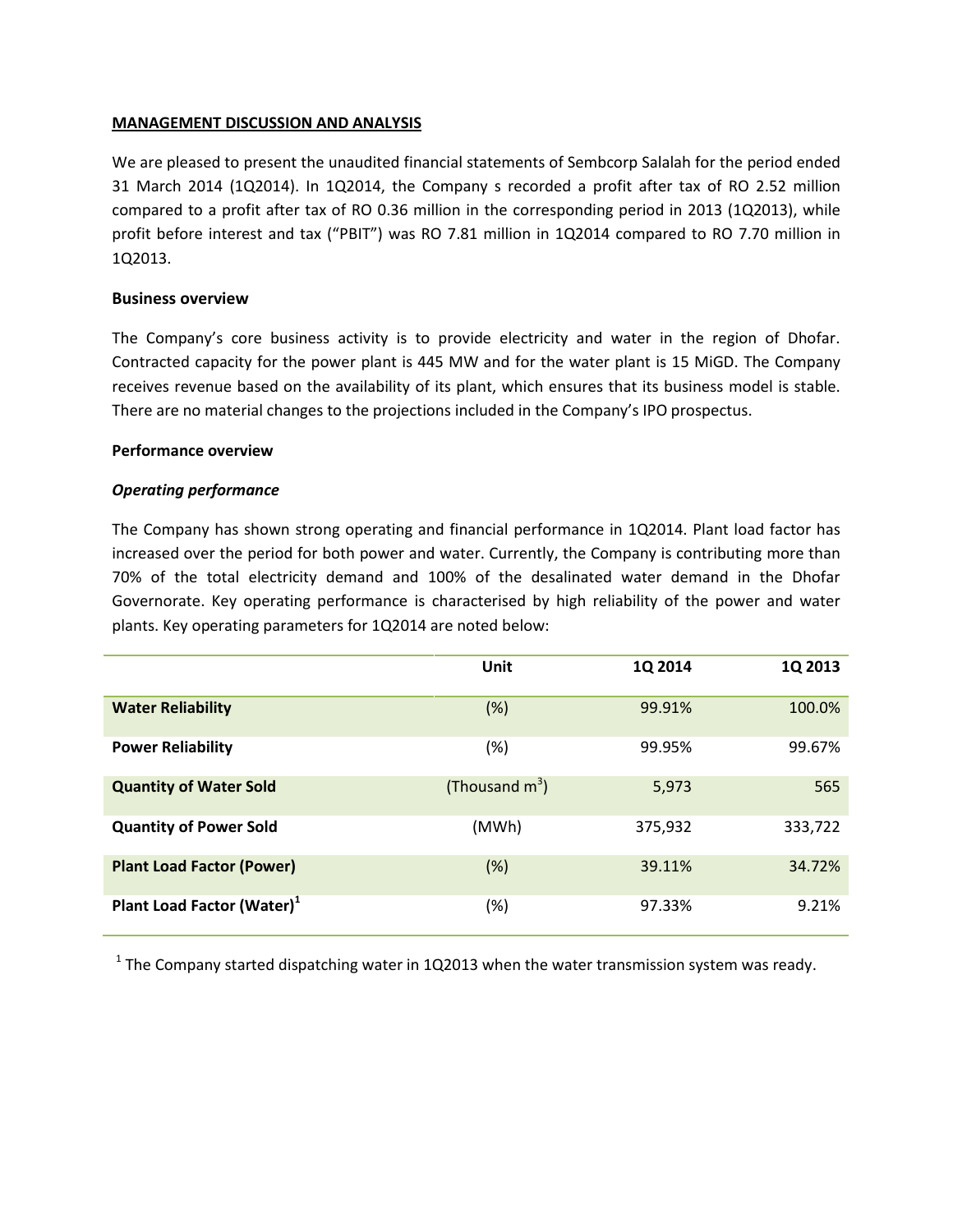## *Financial performance*



Key financial performance indicators are shown below:

1Q2014 financial performance has shown significant improvement over 1Q2013 as the Company's cost of debt has reduced following the conversion of shareholder loans to equity in July 2013, and the rate of tax has reduced due to a reduction in the level of tax losses which are forecast to expire.

## *1Q2014 Profit after tax*

Profit after tax increased significantly from RO 0.4 million in 1Q2013 to RO 2.5 million in 1Q2014. The significant variances are elaborated in the following waterfall chart.



A brief analysis and characteristics of the major components of the profit or loss is presented below: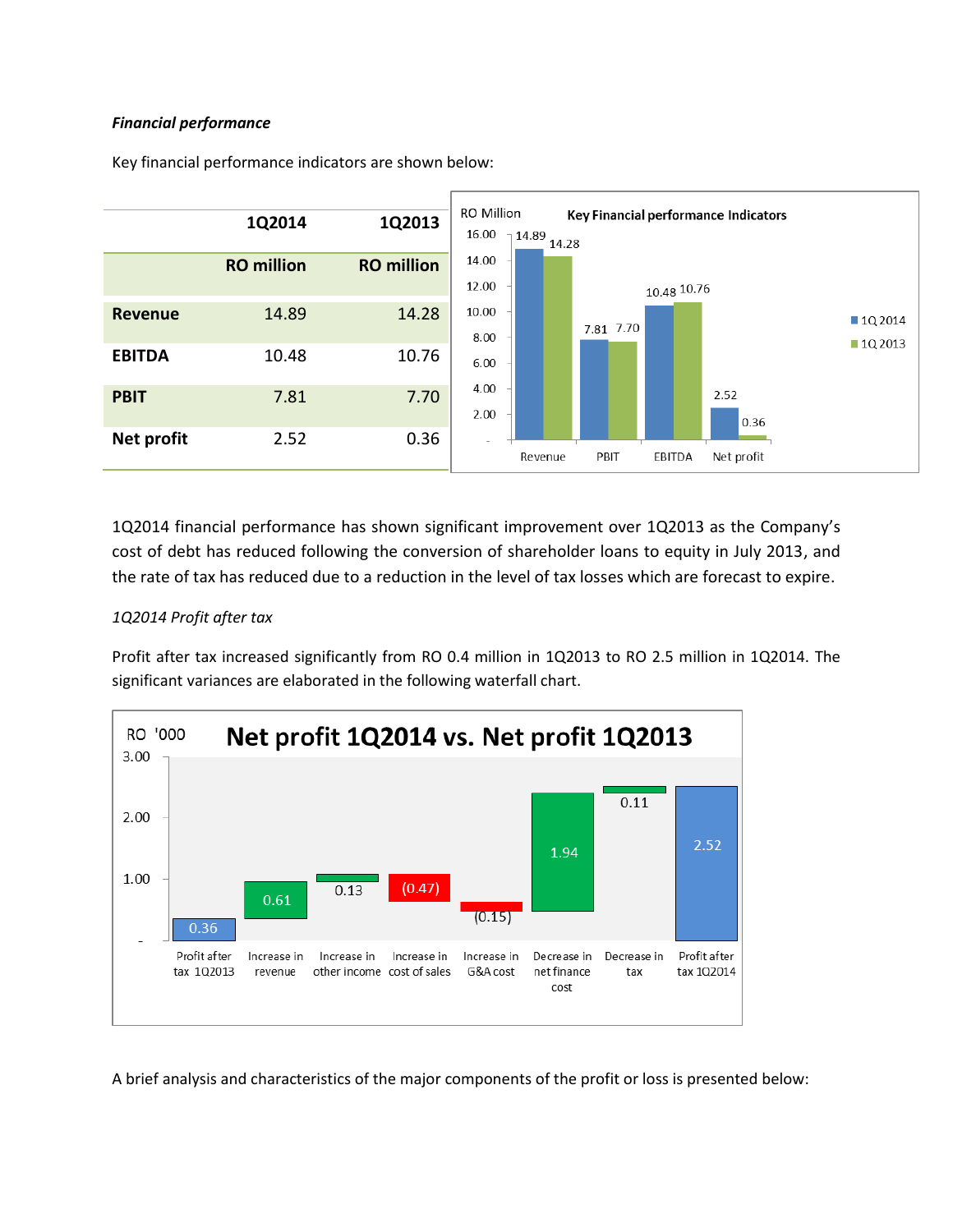#### *Revenue*

Power contributes 58% (excluding fuel charge) and water contributes 26% to overall revenue. Fuel charge revenue is a pass through and is calculated based on consumption of natural gas calculated by the Plant model.



### *Cost of sales*

Cost of sales mainly comprises depreciation of property, plant and equipment and fuel cost which is pass through in nature. Cost of sales has increased as compared to 2013 as a result of increased maintenance costs but is in line with the Company's IPO projections.



### *Net finance cost*

Net finance cost decreased in 1Q2014 compared to 1Q2013 due to the conversion of shareholder loans to equity in July 2013. The Company continues to reduce its third party debt in line with its finance documents.

## *Dividend*

The Shareholders approved a final dividend of 78 baizas per share for the year ended 31 December 2013 at the Company's Annual General Meeting on 29 March 2014, giving a total dividend 91 baizas per share for 2013.